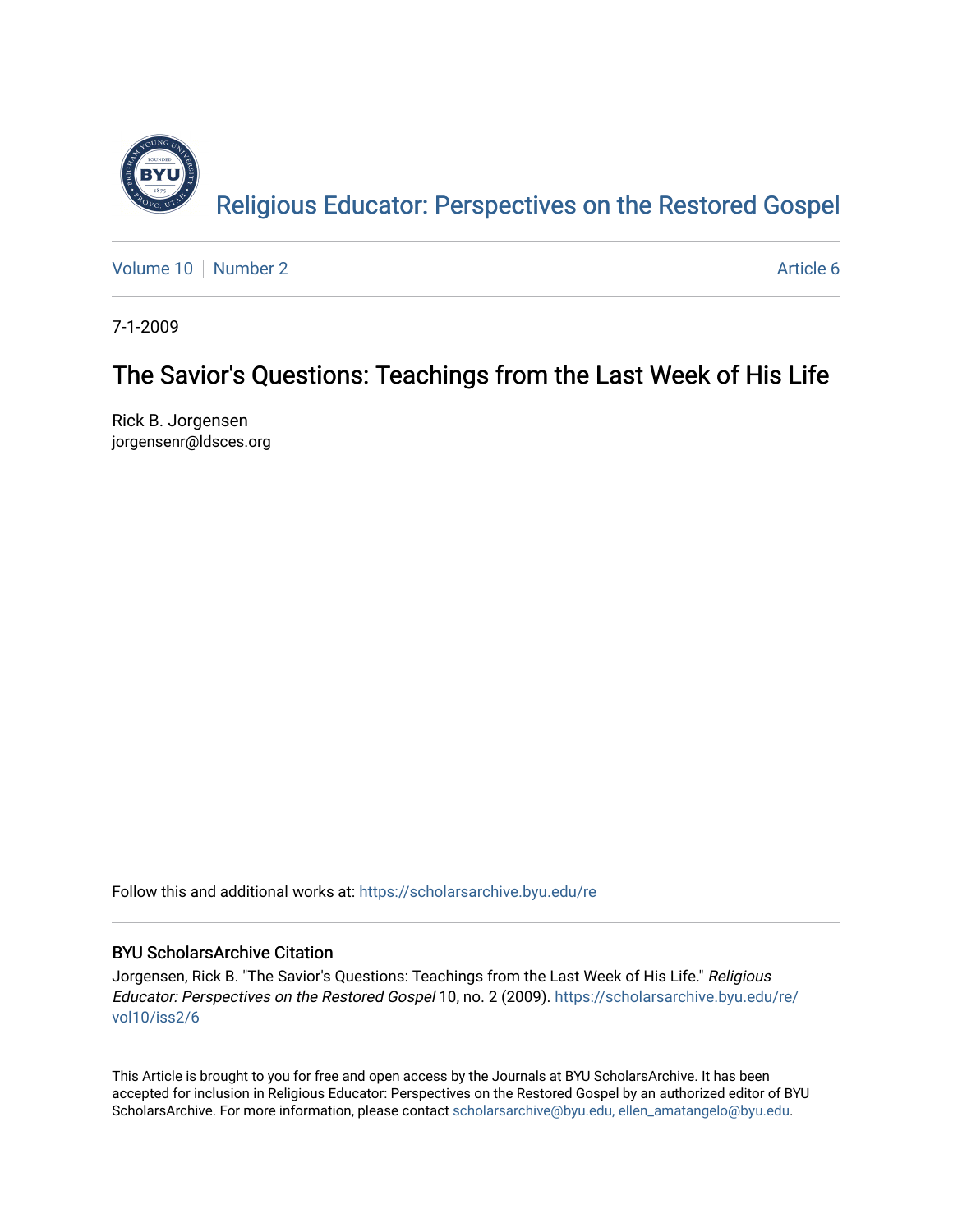# The Savior's Questions: Teachings from the Last Week of His Life

*Rick B. Jorgensen*

*Rick B. Jorgensen (jorgensenr@ldsces.org) is a teacher in the Seminaries and Institutes for the Church Educational System.*

As the Master Teacher, Christ set the example for those aspiring to teach his gospel. His gift to educate and uplift is evident in the recorded testimonies of Matthew, Mark, Luke, and John. During the last week of the Savior's mortal ministry, he was frequently questioned by those who came to him. His responses to those questions are timeless teachings. Christ also taught powerfully by asking poignant questions.1 An analysis of Christ's use of questions during the last week of his mortal ministry provides a teaching model for those endeavoring to teach more like the Master.

Years ago I read the Gospels with a focus on how Christ used questions in his teachings and how he responded to questions asked of him.<sup>2</sup> It was an excellent study experience that changed the way I taught, especially in relationship to asking better questions and listening to and answering questions asked of me. I recognized that asking and answering questions is really an art and a skill that can be strengthened and developed. After analyzing the questions used in the Gospels, I was more able to recognize my own weakness in this area, which enabled me to improve.

Although asking and answering questions in an appropriate and Christlike manner can be a difficult skill to master, it is possible to make a marked improvement. If this skill is developed, it can dramatically improve teaching. President Boyd K. Packer taught the value of questions in teaching: "The simplest way to learn something is to ask a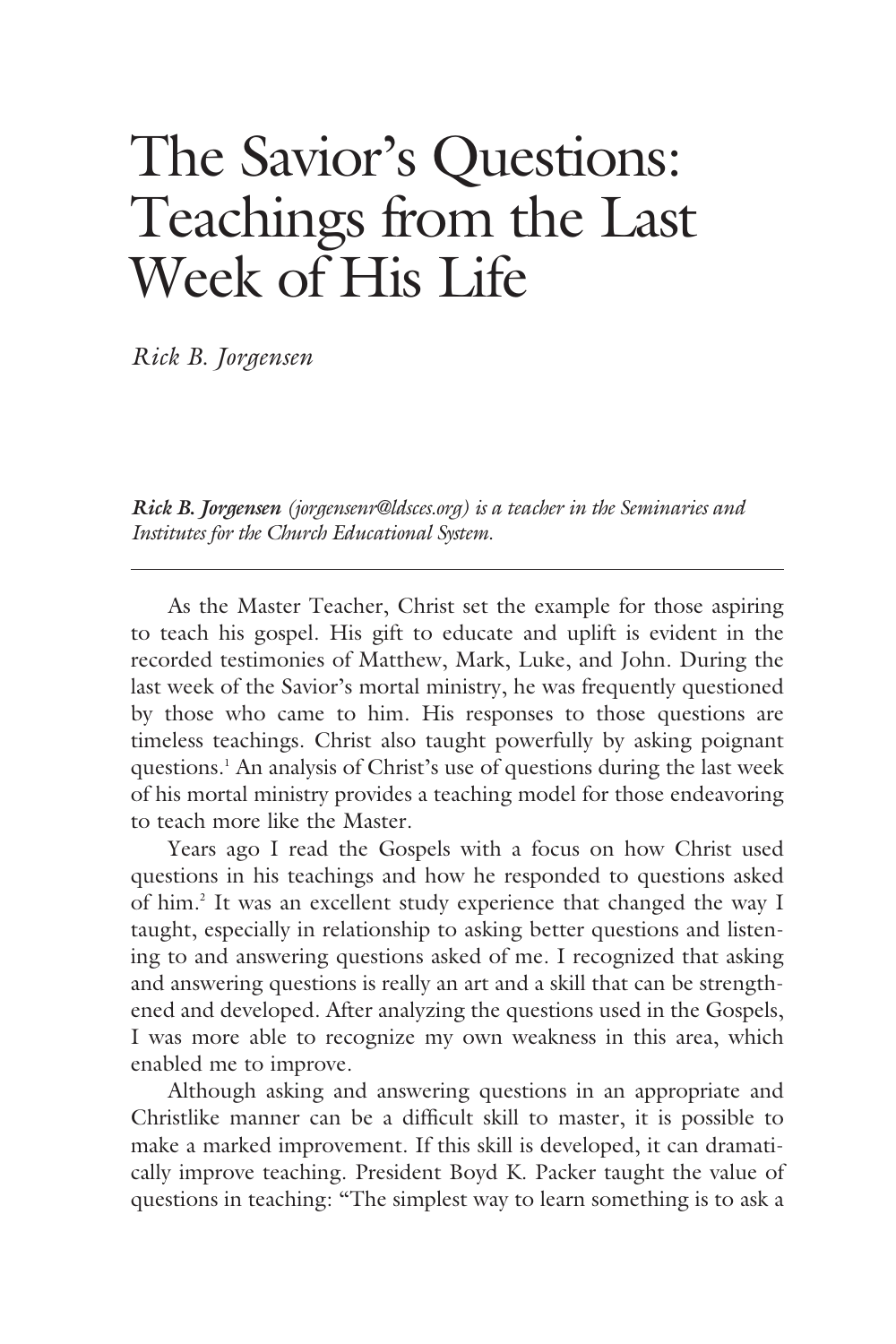question about it. Questions and answers are essential to any teaching method<sup>33</sup>

The last week of Christ's mortal life truly was a hostile teaching environment. Most gospel teachers do not experience such fierce opposition while teaching, although some called to teach may have felt as if all were against them. Perhaps the most valuable finding from this analysis is Christ's ability to use questions to his advantage while teaching. Good questions can defuse arguments, placate a dissident student, and even capture the interest of the otherwise uninvolved. Christ was the Master Teacher, and his teaching examples are impressive for those who choose to follow him in that regard.

#### **To Jerusalem for the Passover**

Many may have wondered if Jesus would come to Jerusalem for his final Passover since the Jewish leaders were seeking his death. The Gospel of John contains a question asked of Jesus just before his going to Jerusalem. The question comes from his disciple, Judas Iscariot, after he judges Mary Magdalene's adoration of Christ as unbridled and unnecessary devotion. "Then took Mary a pound of ointment of spikenard, very costly, and anointed the feet of Jesus, and wiped his feet with her hair: and the house was filled with the odour of the ointment. Then saith one of his disciples, Judas Iscariot, Simon's son, which should betray him, Why was not this ointment sold for three hundred pence, and given to the poor?" (John 12:3–5). Jesus chooses to respond to Judas's question by teaching his disciples and preparing them for the significant events to come, saying, "Let her alone: against the day of my burying hath she kept this. For the poor always ye have with you; but me ye have not always" (John 12:7–8).

Mary Magdalene's act of worship and reverence for the Savior by anointing him with such an abundance of costly spikenard gave Jesus the opportunity to respond to a question which proved to be hypocritical by the week's end. Answers to common Christian questions of what to do with abundant monetary means, appropriate allocation of financial support for the poor, and the recognition of special opportunities or events all may be interpreted from this interaction. Jesus had clearly established during his ministry the need to care for the poor, and this teaching moment was not a contradiction but a clarification for those who had assumed that the priority was always to care for the poor. Christ's brief yet powerful response released Mary Magdalene from the judgments of Judas and the others—but, more importantly, reminded them of his pending death. Judas's lack of recognition of the impor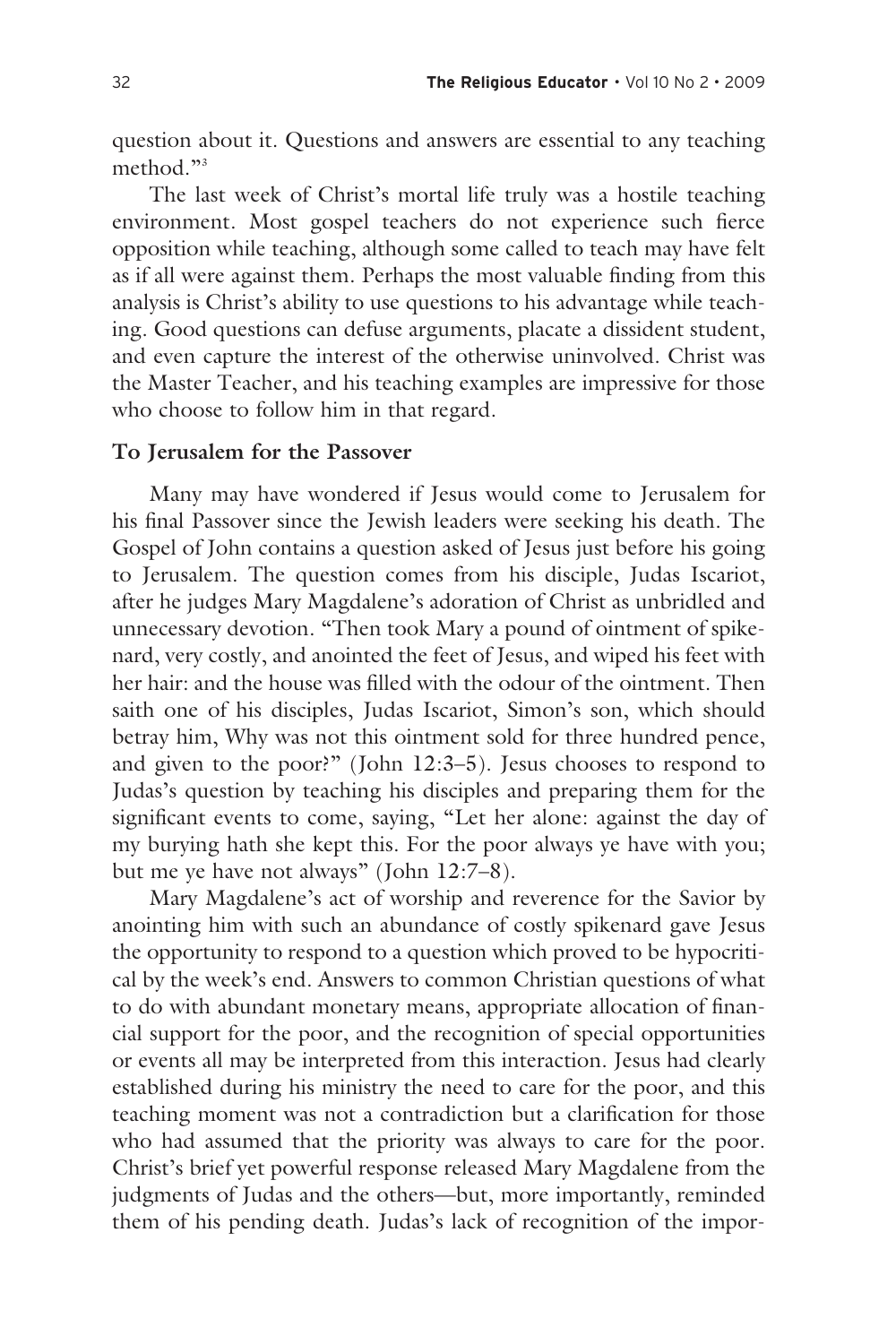tant events to come was manifest in his zeal to correct the behavior of another while conspiring in his heart to betray the Lord.

Teachers and students would do well to learn from this teaching moment of Christ's. Knowing what he knew, Christ could have chosen this opportunity to condemn Judas for what he was preparing to do. Instead, Christ chose to teach those who had ears to hear. This must have been a significant teaching moment for the rest of his disciples, who carried the responsibility of bearing the burden of the kingdom following Jesus's death. Christ's informative response also protected Mary Magdalene. Christlike teachers instruct those who will hear and protect those like Mary Magdalene who are under their charge. It is important for a teacher to provide a safe environment for those who choose to respond to questions as well as those asking the questions. It is the responsibility of gospel teachers to honor the agency of others and teach truth, thereby enabling them to choose right without compulsion.<sup>4</sup>

#### **Triumphal Entry**

The last week of Christ's mortal ministry began with his triumphal entry into the Holy City of Jerusalem during Passover. After a brief three-year ministry, opposition toward Christ culminated during the last week of the Savior's mortal life, intensifying his teaching opportunities. From the Gospel of John we read, "On the next day much people that were come to the feast, when they heard that Jesus was coming to Jerusalem, took branches of palm trees, and went forth to meet him, and cried, Hosanna: Blessed is the King of Israel that cometh in the name of the Lord" (John 12:12–13). Matthew's record contains a question about the significance of this prophesied event: "And when he was come into Jerusalem, all the city was moved, saying, Who is this? And the multitude said, This is Jesus the prophet of Nazareth of Galilee" (Matthew 21:10–11).

The Pharisees, who had already counseled together on how to destroy Christ (see Matthew 12:14), perceived their lack of power against the excitement of the people as he entered the city. The Gospel of John contains their questioning concern marked by their realization of his popularity with the common people. "The Pharisees therefore said among themselves, Perceive ye how ye prevail nothing? behold, the world is gone after him" (John 12:19). Although this question is not answered by Christ, it helps to explain the controversy which surrounded his Triumphal Entry, which inspired so many questions and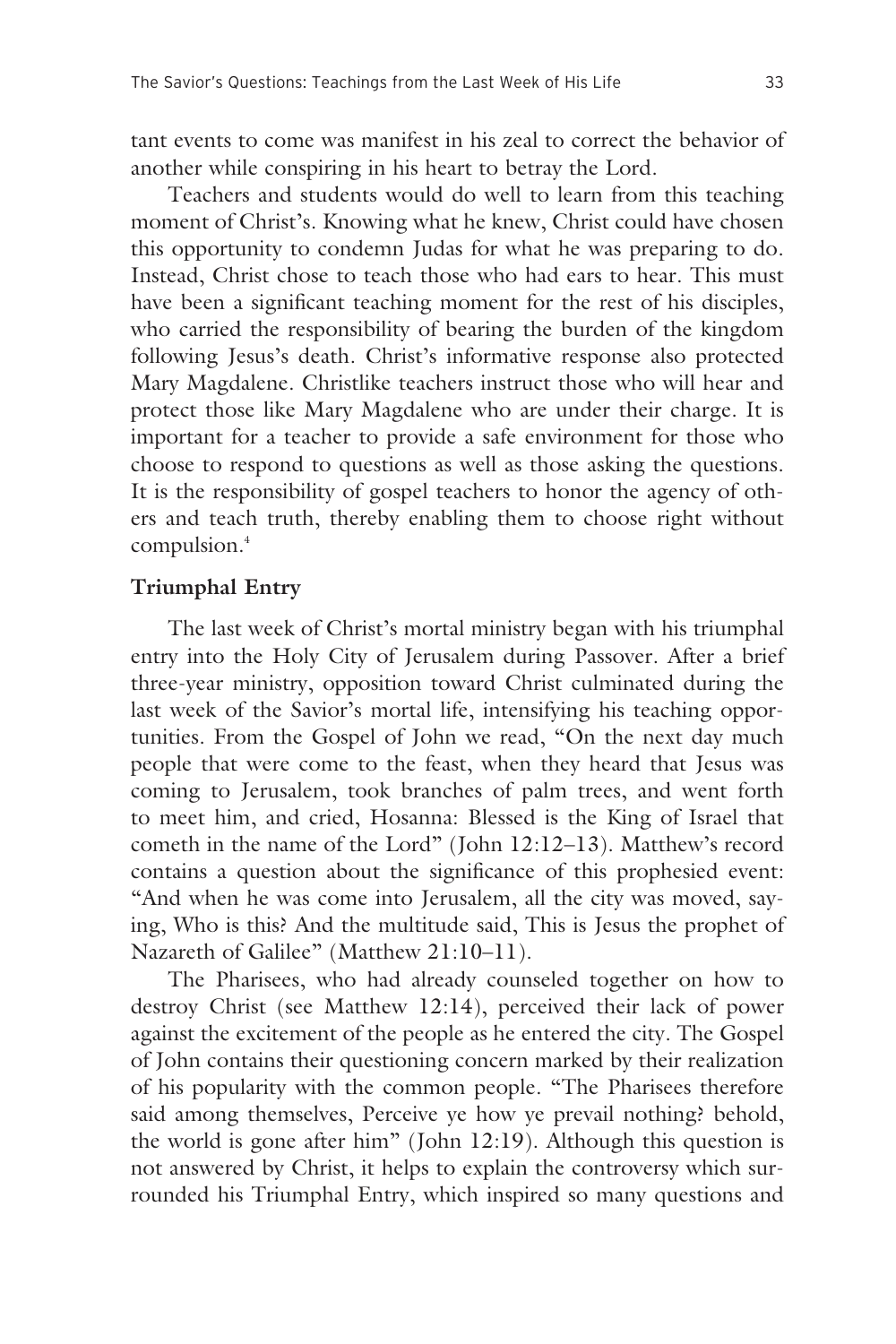provided the unprecedented public forum for his teachings amid such intense opposition.

### **Money Changers**

The polarizing effect of Christ's miracles and seemingly radical ideas set the stage for a spiritual standoff at the sacred temple in Jerusalem. The Gospel of Matthew describes the questions posed to Christ and his responses during the heated exchange between the Lord of the temple and those who had made it their place of business:

And Jesus went into the temple of God, and cast out all them that sold and bought in the temple, and overthrew the tables of the moneychangers, and the seats of them that sold doves,

And said unto them, It is written, My house shall be called the house of prayer; but ye have made it a den of thieves.

And the blind and the lame came to him in the temple; and he healed them.

And when the chief priests and scribes saw the wonderful things that he did, and the children crying in the temple, and saying, Hosanna to the Son of David; they were sore displeased,

And said unto him, Hearest thou what these say? And Jesus saith unto them, Yea; have ye never read, Out of the mouth of babes and sucklings thou hast perfected praise? (Matthew 21:12–16)

In their zeal to find fault with Christ, the chief priests and scribes cried foul at the people's praise of Jesus. Those unrighteous rulers wanted Christ to acknowledge the people's foolish blasphemy, yet instead, Christ quoted scripture regarding the prophetic potential of children. In this instance we see a common response of Christ to an unrighteous question. Christ chooses to respond to their prideful question with a question of his own. His question addressed the scribes' supposed knowledge of the scriptures. Christ again protects the innocent who openly acknowledged him and uses the scriptures to counter the false accusations of the scribes against those who had cried hosanna to his name.

Mark's account of the cleansing of the temple is slightly different in that it contains a question proposed by Jesus. It is a rhetorical question directed toward those that were buying and selling in the temple: "Is it not written, My house shall be called of all nations the house of prayer? but ye have made it a den of thieves. And the scribes and chief priests heard it, and sought how they might destroy him: for they feared him, because all the people was astonished at his doctrine" (Mark 11:17– 18). Christ's direct manner of focusing on the spiritual instead of the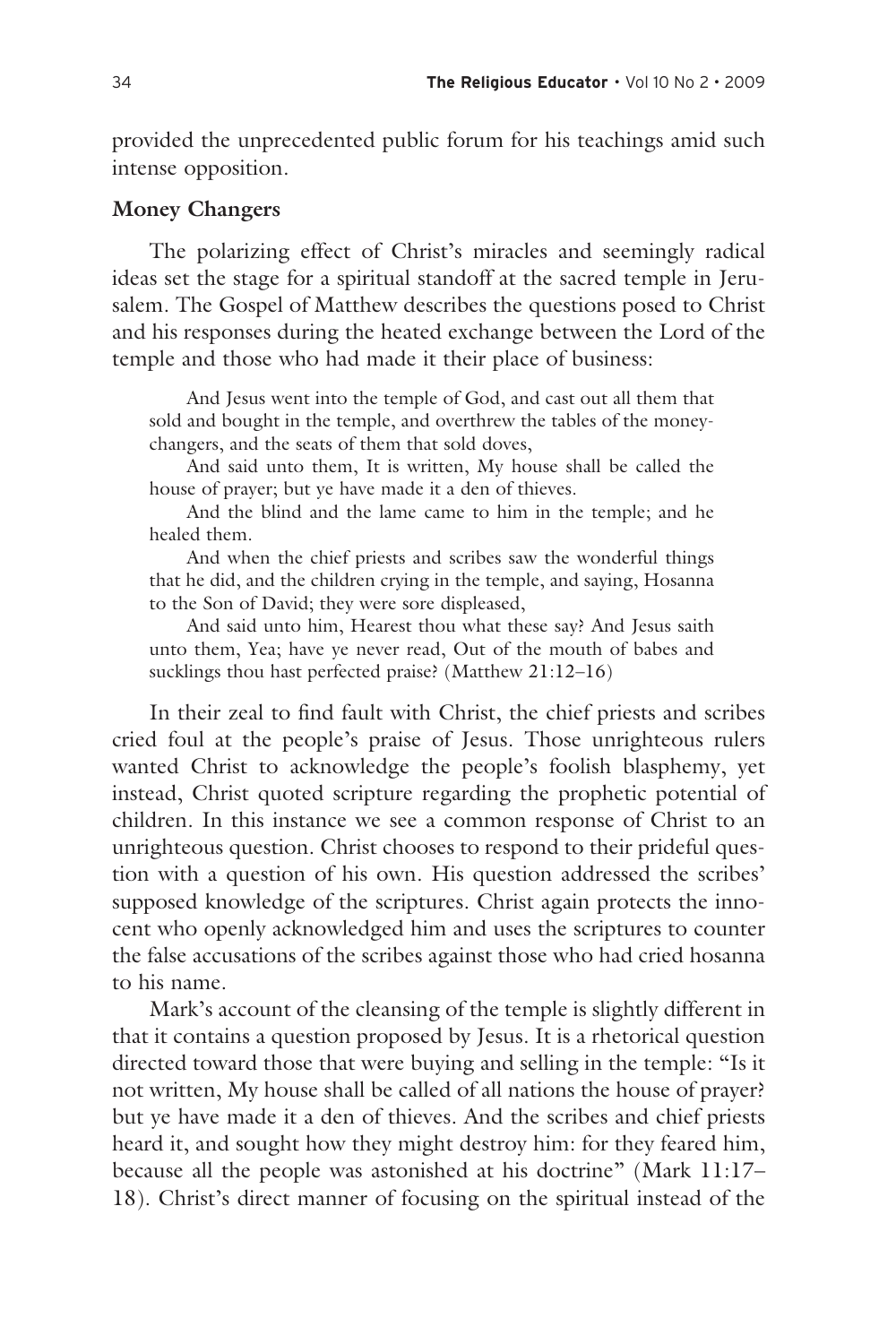temporal had an astonishing effect on the people and acted as a fan on the flame of opposition that burned against him. While Luke 19 adds a third witness to the cleansing of the temple, it does not contain a question. The Gospel of John is silent on this event.

The famous cleansing of the temple is occasionally portrayed by teachers and speakers to show the human side of Christ and that he too may have been angry sometimes, in an attempt to justify a mortal in righteous indignation. However, focusing on the question that Christ asked draws attention to another possibility for his intent. It is highly probable that the cleansing of the temple was a premeditated act and not an angry outburst by Jesus. He clearly uses the event to teach those present of the sacred nature of the temple and the impropriety of allowing the things of the world to take center stage there. His teachings astonish the people and anger the leaders who feel the laity is being drawn to these new doctrines.

As an exemplary teacher, Christ here demonstrates the powerful impact of using an appropriate object lesson. His object not only temporarily distracted or entertained those he was attempting to teach but also prepared them to be taught. The setting, coupled with the right question, provided the teaching moment that had such a tremendous effect on those present at the temple. Gospel teachers aspiring to impact the hearts and minds of their students would do well to follow Christ's example of how to use available objects and situations when teaching.

#### **Priests Challenge Christ's Authority**

After cleansing the temple of money changers, Christ taught daily therein. In his Father's house, Christ was approached by those with supposed authority, who questioned by what authority he taught and performed miracles. The synoptic Gospels are nearly identical in their accounts of these events. Christ again chooses to answer accusations posed as questions with questions of his own. From the Gospels we read:

It came to pass, that on one of those days, as he taught the people in the temple, and preached the gospel, the chief priests and the scribes came upon him with the elders,

And spake unto him, saying, Tell us, by what authority doest thou these things? or who is he that gave thee this authority?

And he answered and said unto them, I will also ask you one thing; and answer me:

The baptism of John, was it from heaven, or of men?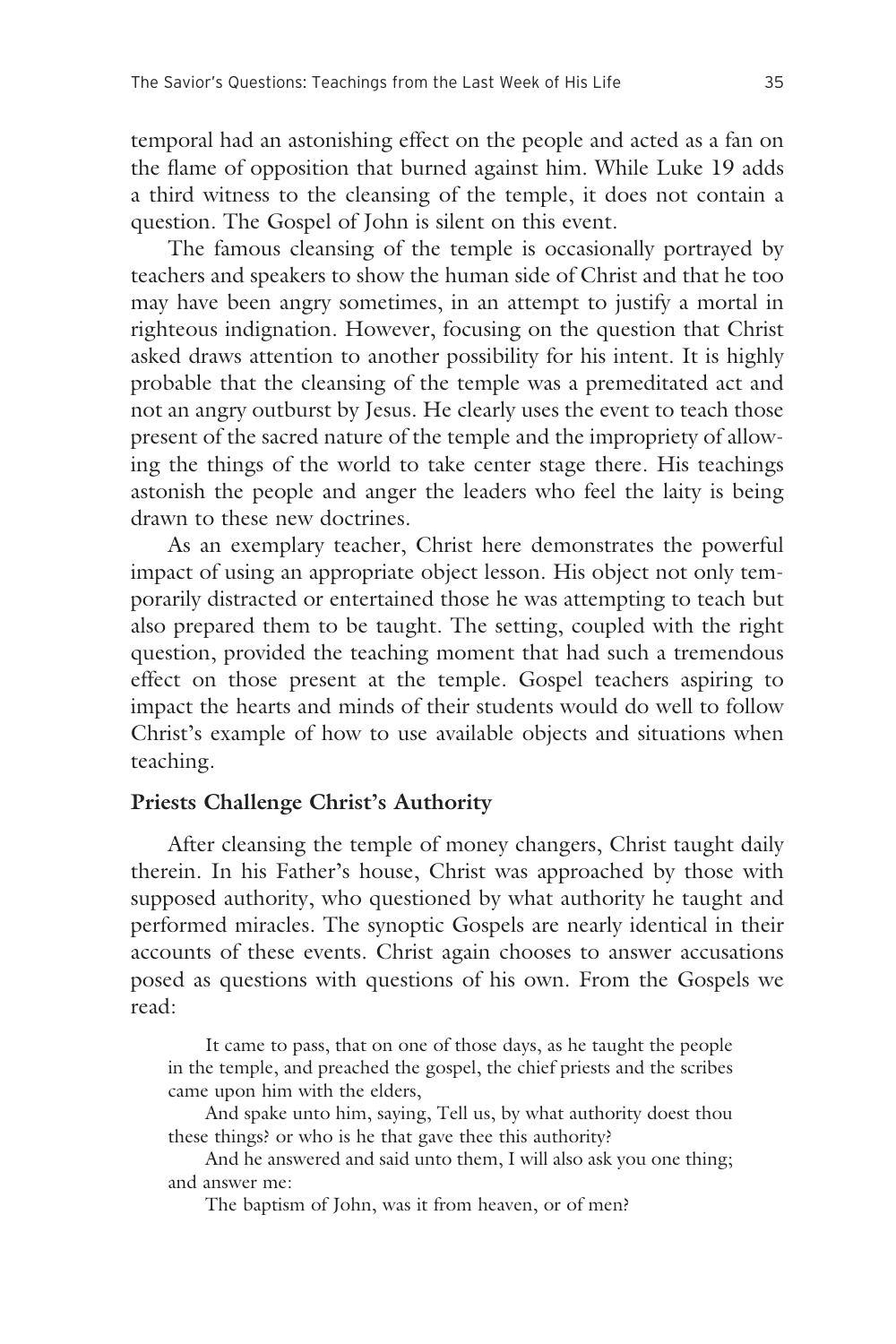And they reasoned with themselves, saying, If we shall say, From heaven; he will say, Why then believed ye him not?

But and if we say, Of men; all the people will stone us: for they be persuaded that John was a prophet.

And they answered, that they could not tell whence it was.

And Jesus said unto them, Neither tell I you by what authority I do these things. (Luke 20:1–8; see also Matthew 21:23–27; Mark 11:27–33)

Christ exemplified responding to insincere questioning with disarming questions of his own. This design gives insight to teachers on how to deal with problematic questions in public settings. The inability of the frustrated religious leaders to counter the questions and responses of the relatively youthful Jesus was evidence of their focus on the things of this world and their unwillingness to be taught by the Son of God. At some point most teachers of the gospel of Jesus Christ will have students who publicly ask leading or inappropriate questions. Following Christ's example of asking good questions can diffuse the potentially volatile situation, while teaching volumes to those present with listening ears.

Christ's public countering of the religious authorities fueled their animosity toward him. In spite of their growing hatred, he continued to teach, offering salvation for all who would heed his words. Christ's peaceful means of disarming his enemies through his powerful questions and masterful responses teach us today on how to deal with opposition to our teaching the gospel of salvation. Certain people wanted to hear but not hearken to Christ's teachings in the temple during the last week of his life. It is not entirely different than today when we celebrate the Easter season without acknowledging the sacred import of that holiday nor the events and teachings it is built upon.<sup>5</sup>

Christ taught as one who not only seemed to have authority but truly did. Yet he did not waste effort trying to convince those that were decidedly against him and his Father. Christ's refusal to cast pearls towards those that would not believe followed the pattern of his own teachings from the Sermon on the Mount (see Matthew 7:6). He turned his attention and his teachings to those who hungered and thirsted after righteousness. Christ focused on his responsibilities and the tasks ahead and allowed those that sought to destroy him to be about their business of evil. There is a time to reason with, and even resist, those with evil designs and intentions. But teaching by the Spirit also permits turning the other cheek and not reviling against those with the intent to harm. Some are not ready to hear or embrace truth, and it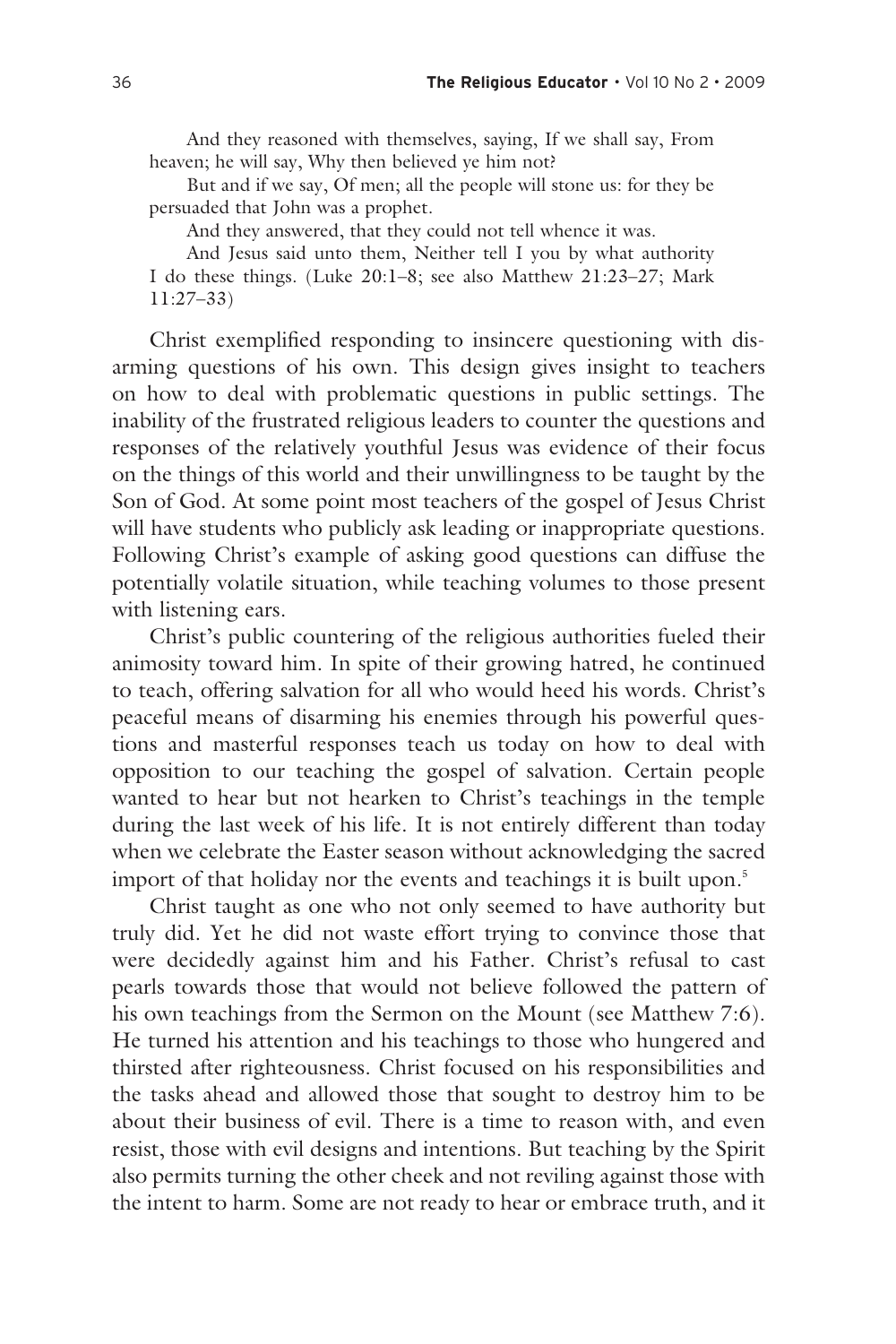has a stumbling effect rather than converting power. This may be one reason Jesus taught in parables. With parables Christ was able to both reveal and conceal truths depending on the listener. Christ often used questions to set the stage for these parables.

#### **Questions and Parables**

After refuting those questioning his authority, Jesus poses a question in preparation to teach a parable: "A certain man had two sons; and he came to the first, and said, Son, go work to day in my vineyard. He answered and said, I will not: but afterward he repented, and went. And he came to the second, and said likewise. And he answered and said, I go, sir: and went not. Whether of them twain did the will of his father?" (Matthew 21:28–31). Jesus implies in the first question that another question is coming, which it indeed does, with a condemning connotation.

On this occasion those questioned by Jesus were not left speechless. Instead, they chose to boldly give the correct answer, selecting the repentant son who ultimately complied—though he was unwilling at first. Their correct response proved self-condemning, and so Jesus compared them to the second son who said he would, but did not. "They [chief priests and those with them] say unto him [Jesus], The first. Jesus saith unto them, Verily I say unto you, That the publicans and the harlots go into the kingdom of God before you. For John came unto you in the way of righteousness, and ye believed him not: but the publicans and the harlots believed him: and ye, when ye had seen it, repented not afterward, that ye might believe him" (Matthew 21:31–32).

Christ's direct comparison of the first son to the publicans and the harlots—who were despised and considered unclean by the chief priests—made these accusations especially poignant, thus further igniting their hatred for Jesus and the truths he taught. Christ's open declaration that known sinners would go to heaven before the leaders of the Jews challenged their abuse of authority. This teaching corresponds well with what we learn in the Doctrine and Covenants: "For of him unto whom much is given much is required; and he who sins against the greater light shall receive the greater condemnation" (D&C 82:3). Although many that questioned Jesus truly had been given much, they seemed more concerned with rights and positions than with their responsibility to act. The British political philosopher Edmund Burke commented, "The only thing necessary for the triumph of evil is for good men to do nothing."6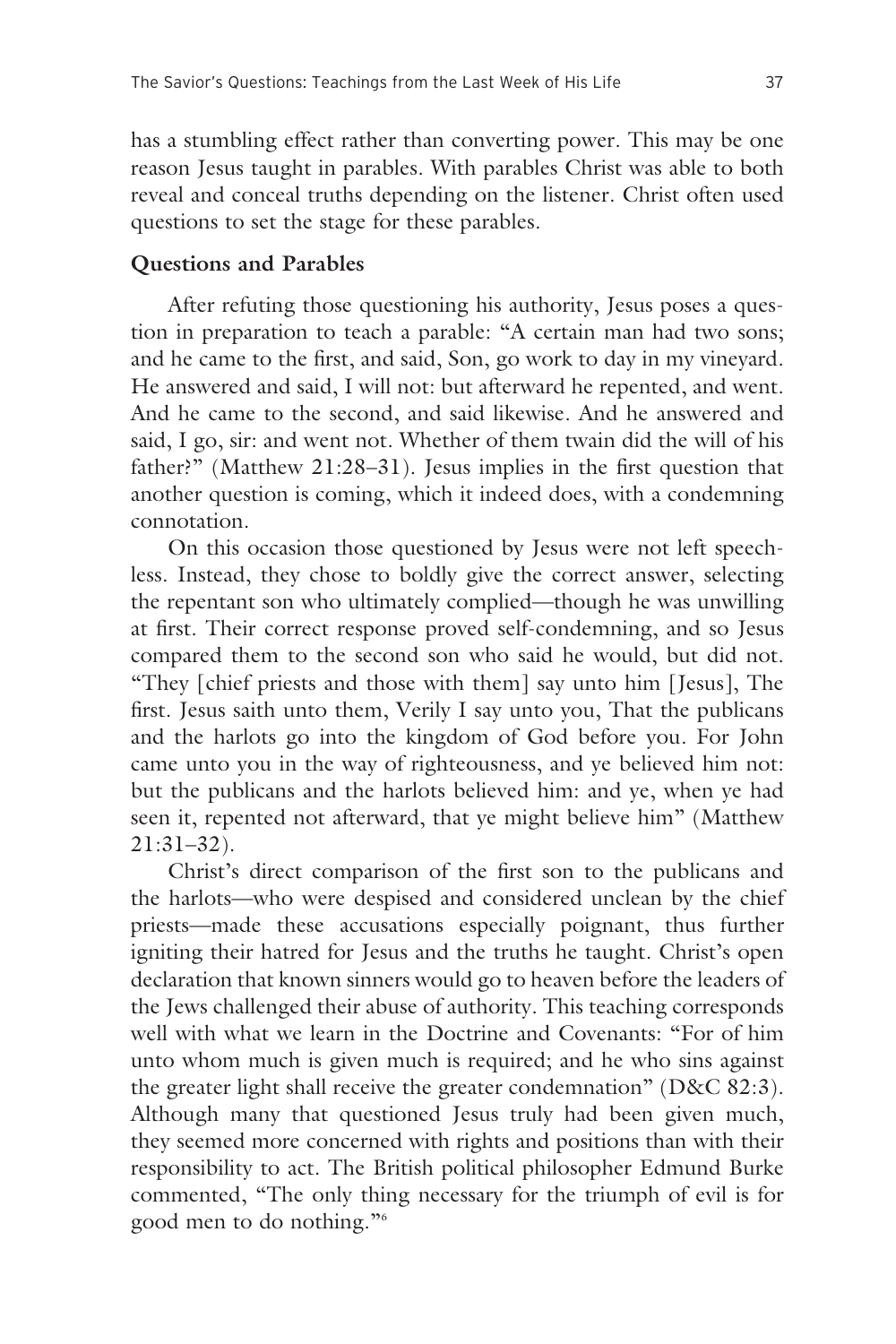In the parable of two sons, Christ taught that sins of omission can also be condemning. President Spencer W. Kimball said, "Declining to serve when called may constitute a sin of omission as well as one of commission. Certainly it is a sin of omission to accept responsibility, to covenant with the Lord, and then fail to do the work as well as possible. . . . One breaks the priesthood covenant by transgressing commandments—but also by leaving undone his duties. Accordingly, to break this covenant one needs only to do nothing."7 The accusations that Christ leveled at those in authority have special significance for any who have duties or responsibilities in the kingdom of God. Leaders and gospel teachers are entrusted to tread carefully on the sacred minds of those they teach. They should not take lightly their responsibility to strengthen faith, and they should not sow seeds of doubt. President Gordon B. Hinckley taught, "Effective teaching is the very essence of leadership in the Church. Eternal life . . . will come only as men and women are *taught with such effectiveness* that they change and discipline their lives<sup>"8</sup>

In the parable of the wicked husbandmen, Christ continued his condemnation of those who had questioned his authority while abusing their own authority. The Gospels of Matthew, Mark, and Luke all address the parable of the wicked husbandmen with some variation. In Matthew this parable immediately follows the parable of the two sons.<sup>9</sup> The parable of the wicked husbandmen does not begin with a question but ends with one. Christ again uses his question to point out the neglect of those who had been entrusted with the care of God's vineyard:

Hear another parable: There was a certain householder, which planted a vineyard, and hedged it round about, and digged a winepress in it, and built a tower, and let it out to husbandmen, and went into a far country:

And when the time of the fruit drew near, he sent his servants to the husbandmen, that they might receive the fruits of it.

And the husbandmen took his servants, and beat one, and killed another, and stoned another.

Again, he sent other servants more than the first: and they did unto them likewise.

But last of all he sent unto them his son, saying, They will reverence my son.

But when the husbandmen saw the son, they said among themselves, This is the heir; come, let us kill him, and let us seize on his inheritance.

And they caught him, and cast him out of the vineyard, and slew him.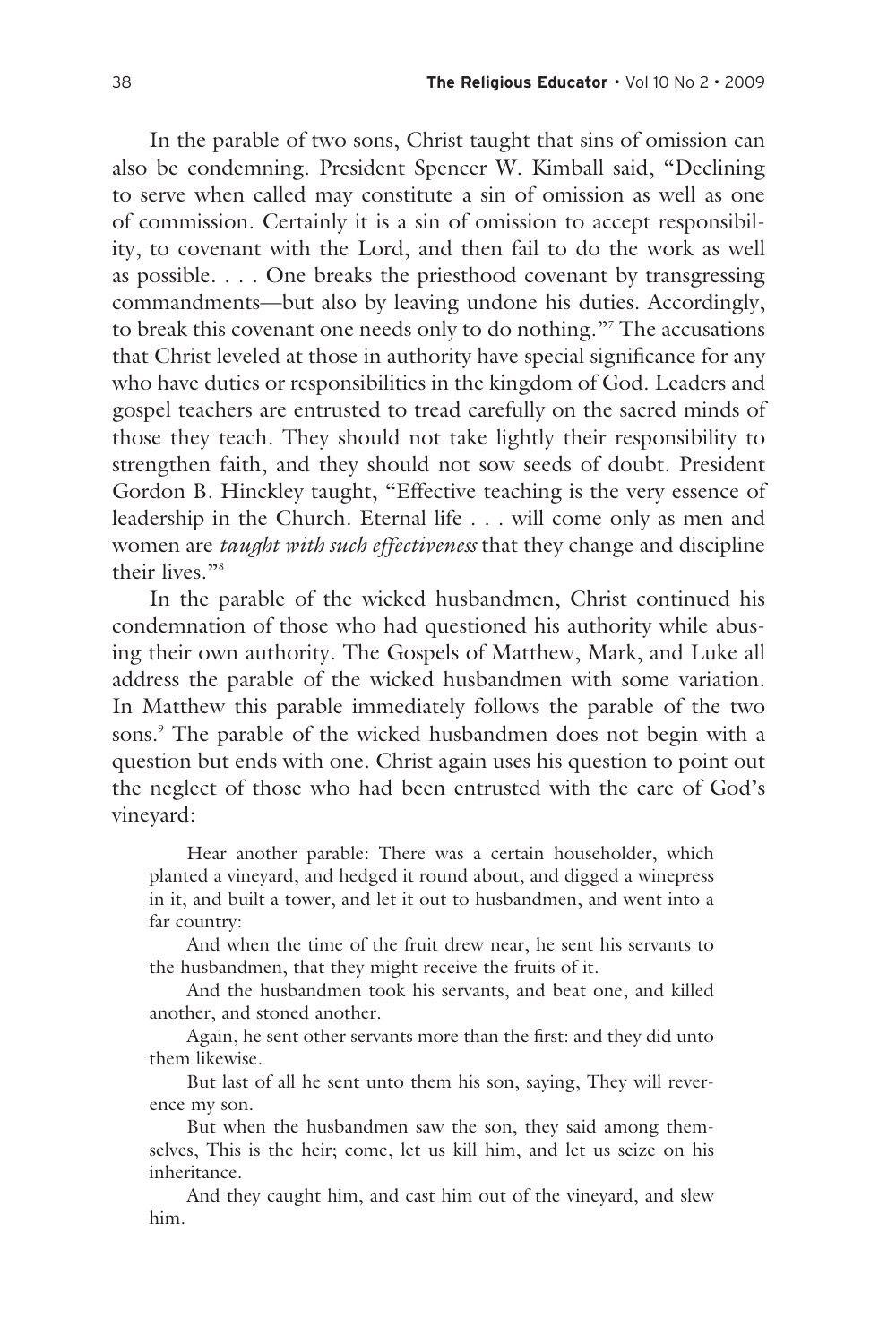When the lord therefore of the vineyard cometh, what will he do unto those husbandmen? (Matthew 21:33–40; see also Mark 12:1–9)

Again those which answer the question of the parable correctly do so to their own condemnation: "He will miserably destroy those wicked men, and will let out his vineyard unto other husbandmen, which shall render him the fruits in their seasons" (Matthew 21:41). President John Taylor wrote, "If you do not magnify your callings, God will hold you responsible for those whom you might have saved had you done your duty."<sup>10</sup>

The Savior again answers his own question with another piercing question of personal accountability, "Jesus saith unto them, Did ye never read in the scriptures, The stone which the builders rejected, the same is become the head of the corner: this is the Lord's doing, and it is marvellous in our eyes?" (Matthew 21:42). Christ's declaration in this parable is a warning to nations who have the truth and squander it: "Therefore say I unto you, The kingdom of God shall be taken from you, and given to a nation bringing forth the fruits thereof. And whosoever shall fall on this stone shall be broken: but on whomsoever it shall fall, it will grind him to powder" (Matthew 21:43–44). This time the accusations were apparent, and the chief priests recognized that the parable condemned them: "And when the chief priests and Pharisees had heard his parables, they perceived that he spake of them. But when they sought to lay hands on him, they feared the multitude, because they took him for a prophet" (Matthew 21:45–46; see also Mark 12:10–12).

The insights gained from the Gospel of Luke help us understand why the chief priests took Christ's accusations so seriously. Luke's account portrays a slightly different element, with the lord of the vineyard saying that he would send his beloved son. "Then said the lord of the vineyard, What shall I do? I will send my beloved son: it may be they will reverence him when they see him" (Luke 20:13). The chief priests had acknowledged the grievous nature of the behavior of the wicked husbandmen; thus for Christ to indicate that they were guilty of this behavior was inexcusable by the interpretation of their laws. They also recognized that Christ was telling them that he was the son in the parable and that their secret desire was to destroy the Son of God (see Luke 20:14–20).

While studying the Savior's use of questions in parables, the reader may be wondering if Jesus purposefully provoked the Jewish leaders to bring about his own death. Robert J. Matthews wrote, "The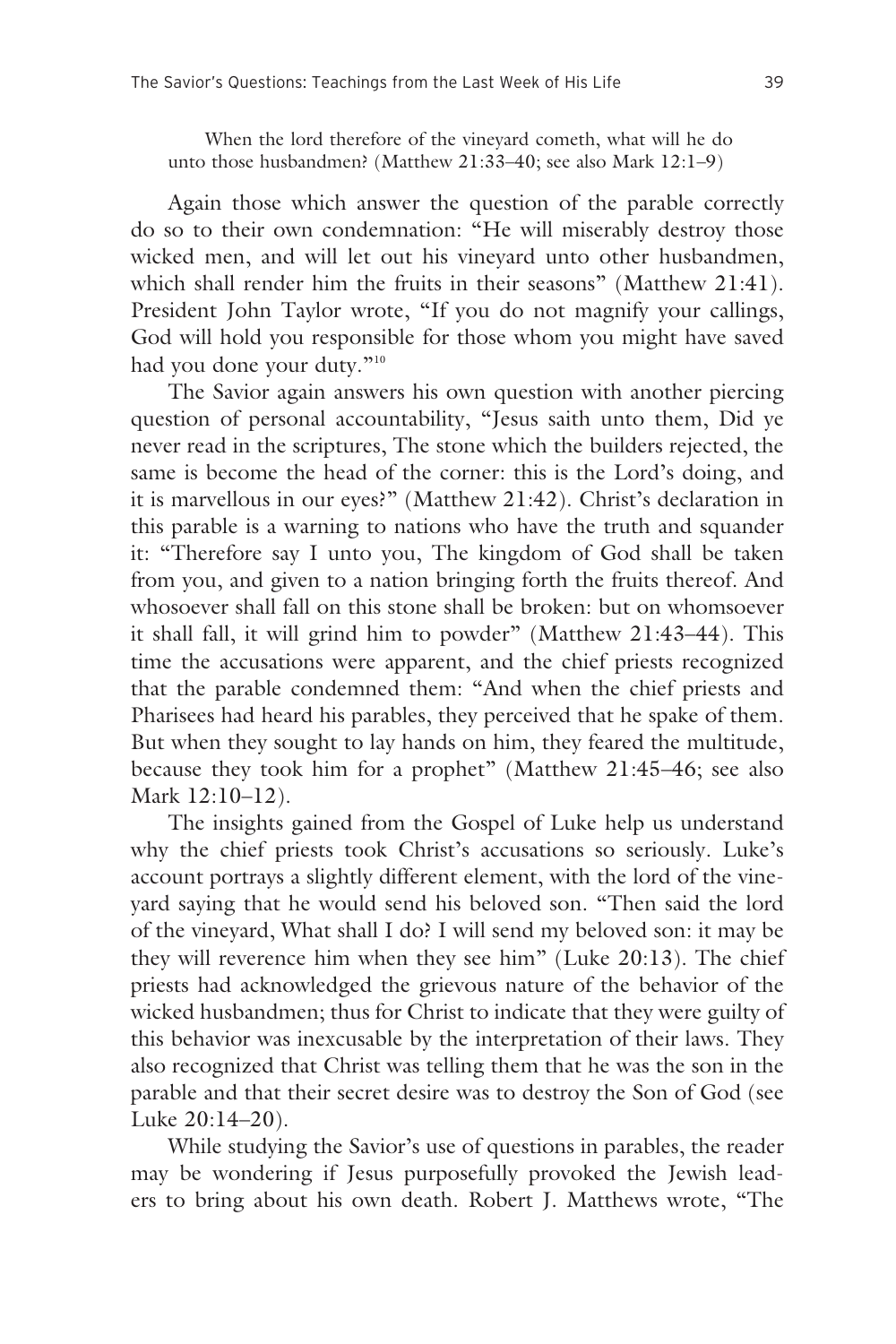withholding of information [in parables] may also have been done for the protection of the disciples, so as to shield them from the envy of the Jewish leaders and from the consequent persecution that plainer speech might have provoked at that stage of the ministry. Had Jesus spoken plainer the wicked might have figured out what strong doctrine he was teaching and sought to kill him earlier than they did."11 It is entirely possible that Christ, knowing the end result of this tumultuous week, set about to teach the truth with brazenness, inviting all who would listen to come and knowing full well what would happen.

Christ's aggressive use of condemning questions elicited additional concentrated attacks and efforts to turn the hearts of the masses against him. Those with religious position were wise enough to recognize that they needed to turn the voice of the people against this Jesus of Nazareth, who was rising daily in popularity. Thus, they attempted to trap Christ with the law. Christ knew the thoughts and intents of their hearts, yet he consented to their invitation to eat bread with the Pharisees that he might teach them, even if it was against their will.<sup>12</sup>

Christ shows how to maintain control of a teaching situation through the use of good questions. The Gospel of Luke describes the setting for two of these powerful questions: "it came to pass, as he went into the house of one of the chief Pharisees to eat bread on the sabbath day, that they watched him. And, behold, there was a certain man before him which had the dropsy. And Jesus answering spake unto the lawyers and Pharisees, saying, Is it lawful to heal on the sabbath day? And they held their peace. And he took him, and healed him, and let him go; and answered them, saying, Which of you shall have an ass or an ox fallen into a pit, and will not straightway pull him out on the sabbath day?" (Luke 14:1-5).

The combination of this miraculous healing on the Sabbath and Christ's subsequent questions attracts the Jewish leaders' angered attention. Elder Bruce R. McConkie said this was apparently a deliberate attempt to keep Christ's name in the headlines.<sup>13</sup> This was clearly not an occasion of self-aggrandizement but an attempt to increase opportunities to teach the truths of salvation and invite all to come unto his Father by believing that he was indeed the Son of God. In Luke's record, the Sabbath healing and the questions Christ posed set the stage for his masterful teaching in the parable of the wedding guests (see Luke 14:7–14). In this parable, Christ combines familiar customs of his day with esteemed wisdom from the past to teach a moral principle so powerfully that it has since become a Christian proverb.<sup>14</sup>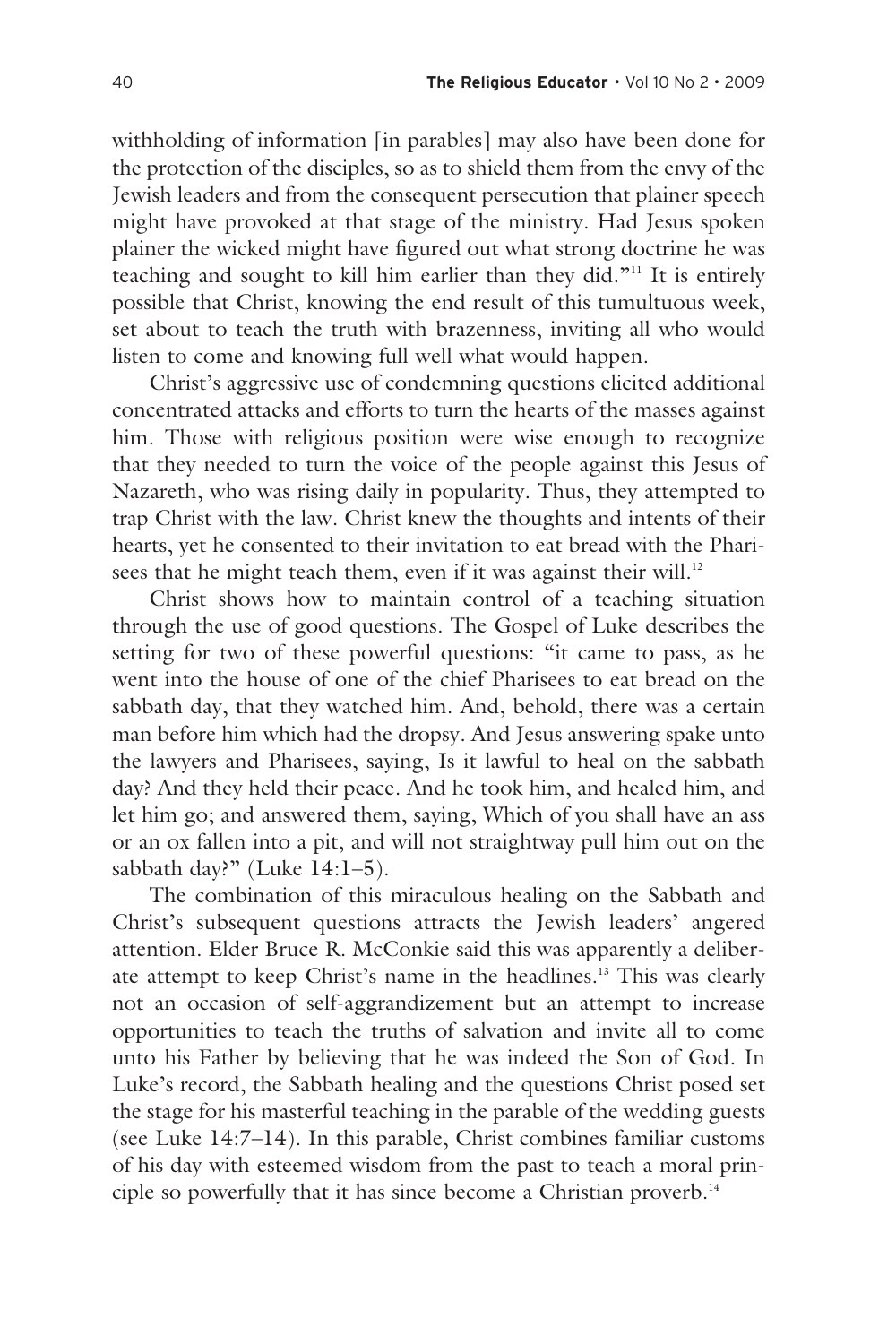While Elder McConkie does not specifically connect the parable of the wedding guests to the parable of the wedding of a king's son (Matthew 22:1-14), others do.<sup>15</sup> In Matthew's account there is a thought-provoking question embedded in the parable of the wedding of a king's son, "And he saith unto him, Friend, how camest thou in hither not having a wedding garment?" (Matthew 22:12). This may appear as a contradictory question to some, or overtly harsh to others, for the king throws the man out saying, "Bind him hand and foot, and take him away, and cast him into outer darkness; there shall be weeping and gnashing of teeth. For many are called, but few are chosen" (vv. 13–14). In the parable the angry king turns his back on those invited guests that spurned his son's wedding, and he has his servants fill the wedding with guests gathered from all places. This they do, only to turn and cast one man out from among them because he is not wearing an appropriate wedding garment. This is an effective question and teaching moment for those present with Jesus, for they understood the wedding imagery and were also familiar with Christ's reference to Zephaniah's Old Testament prophecies of the Second Coming.16 Not all invited to come unto Christ will choose to do so, and those that come unprepared will be turned away. Jesus teaches difficult doctrine in this parable that those with the "all accepting" or "saved by claiming only" belief may struggle to accept.

For the honestly seeking teacher or student, Christ used parables to teach what kind of questions the humbly righteous might ask. In the parable of the sheep and goats, Jesus taught that at his Second Coming he will separate out the righteous and the wicked from all nations (see Matthew 25:31–46). In the midst of the parable, Christ teaches that the righteous will respond to their being chosen with a series of sincere questions: "Then shall the righteous answer him, saying, Lord, when saw we thee an hungred, and fed thee? or thirsty, and gave thee drink? When saw we thee a stranger, and took thee in? or naked, and clothed thee? Or when saw we thee sick, or in prison, and came unto thee?" (Matthew 25:37–39). Having had their faith strengthened by being gathered with the righteous, they ask how they earned such a reward.17 In answer to the honest of heart, Christ teaches in the parable a now famous Christian verse, "And the King shall answer and say unto them, Verily I say unto you, Inasmuch as ye have done it unto one of the least of these my brethren, ye have done it unto me" (Matthew 25:40). This parable and the embedded questions have taught millions of Christians that the way of salvation is treating the needy the way we would treat Christ.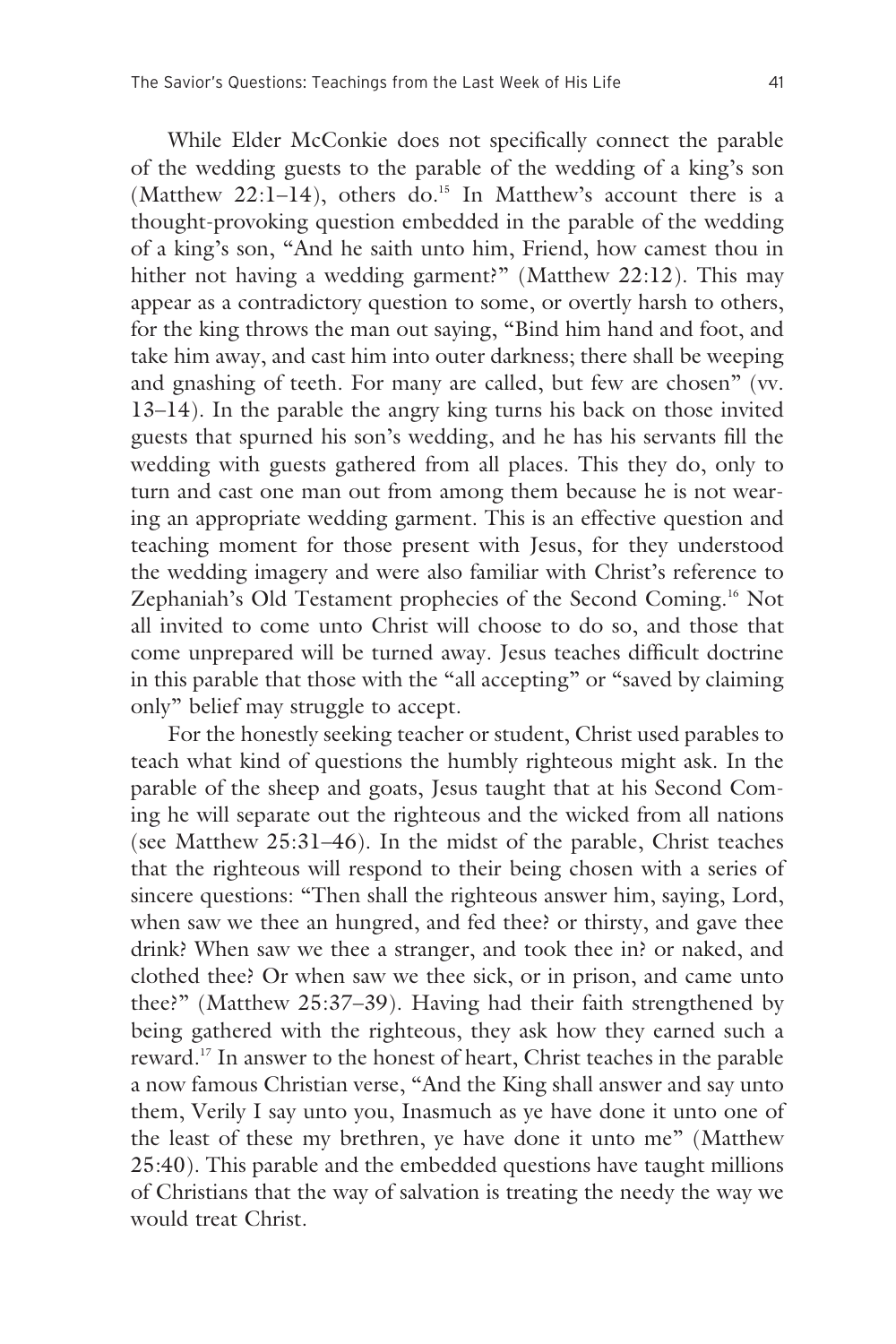#### **Response to Entrapment**

Three of the Gospels similarly address the controversial question posed to Christ by the Pharisees and the Herodians. The politically oppressed Jews anguished over their lack of freedom and occupation by the Romans. Seeking to destroy Christ, the Pharisees attempted to trap Christ on the issue of Roman taxation (see Matthew 22:15–22; Mark 12:13–17; Luke 20:20–26). Those with ill intent questioned, "Tell us therefore, What thinkest thou? Is it lawful to give tribute unto Caesar, or not?" (Matthew 22:17). Christ questioned their intent with the skillful use of an object lesson. His refute of their dichotomous question was so masterful that it disarmed his would-be assailants, and they left him, marveling at his wisdom and their inability to trap him. Their use of flattery followed by a trick question was no match for the honesty and truth of the Master Teacher.<sup>18</sup> It is a comforting thought to those seeking righteousness and a frightful thought for those who do harm that Christ knows the thoughts and intents of all hearts. For one teaching by the Spirit, it is possible to receive inspiration and greater understanding of the questions and intentions of those being taught.

The Sadducees sought to condemn Christ with the law of Moses by posing a question concerning marriage that they believed would reveal that his teachings were contradictory to their laws. The Gospels read:

Then come unto him the Sadducees, which say there is no resurrection; and they asked him, saying,

Master, Moses wrote unto us, If a man's brother die, and leave his wife behind him, and leave no children, that his brother should take his wife, and raise up seed unto his brother.

Now there were seven brethren: and the first took a wife, and dying left no seed.

And the second took her, and died, neither left he any seed: and the third likewise.

And the seven had her, and left no seed: last of all the woman died also.

In the resurrection therefore, when they shall rise, whose wife shall she be of them? for the seven had her to wife.

And Jesus answering said unto them, Do ye not therefore err, because ye know not the scriptures, neither the power of God?

For when they shall rise from the dead, they neither marry, nor are given in marriage; but are as the angels which are in heaven.

And as touching the dead, that they rise: have ye not read in the book of Moses, how in the bush God spake unto him, saying,

I am the God of Abraham, and the God of Isaac, and the God of Jacob?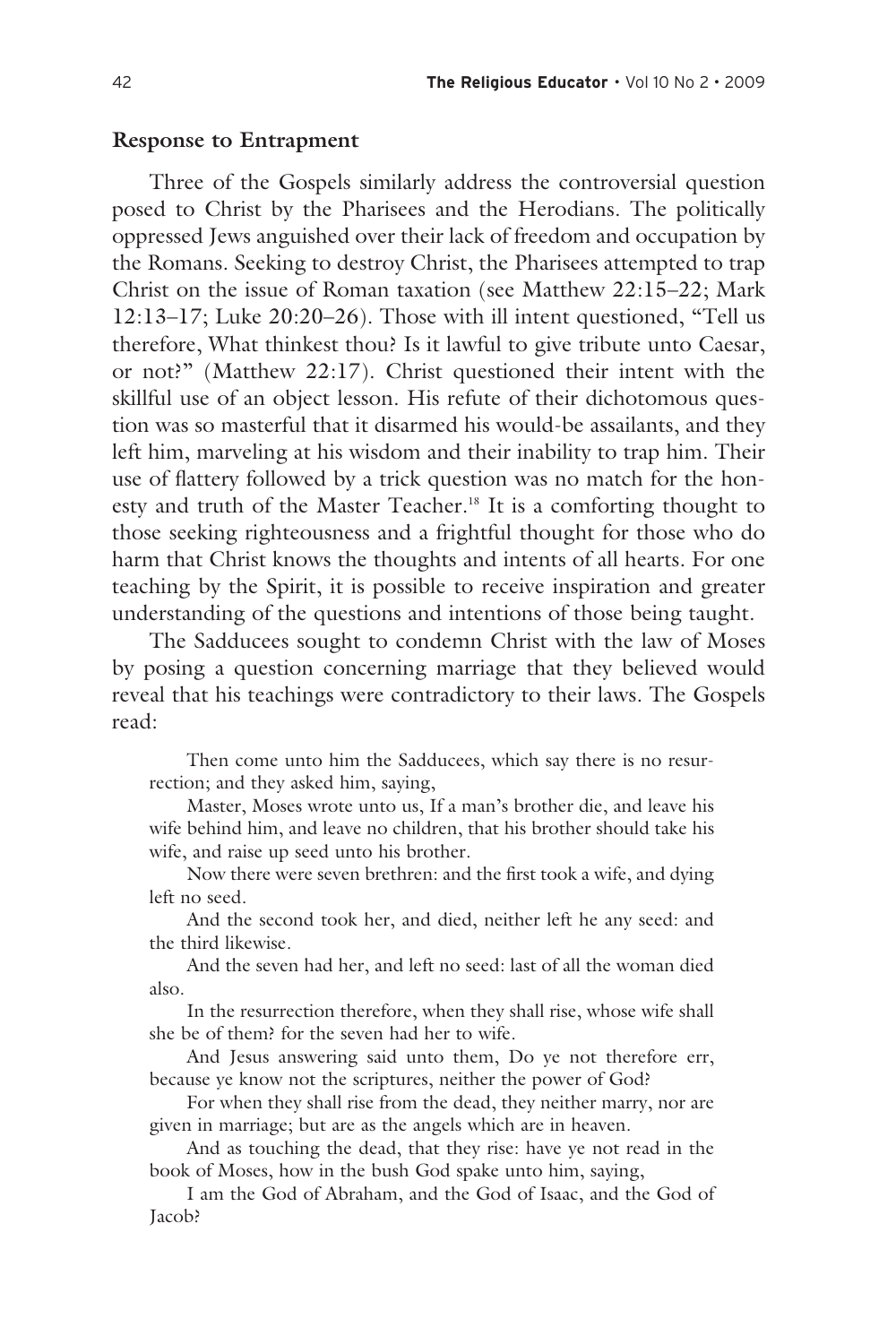He is not the God of the dead, but the God of the living: ye therefore do greatly err. (Mark 12:18–27; see also Luke 20:27–36; Matthew 22:23–33)

Christ's response to the Sadducees' question does not contain a question, but an in-depth doctrinal look at the Resurrection, which the Sadducees did not believe in. Their trap was foiled, and their exposure put them at odds with those who did believe in the Resurrection. They too left Jesus, not daring to ask any more questions (see Luke 20:39–40).

The Sadducees' attempt to deceive Jesus exposed their lack of knowledge of the scriptures and their disbelief in doctrine that was the core of their question. Elder McConkie explained, "[Jesus] is not denying but limiting the prevailing concept that there will be marrying and giving in marriage in heaven. He is saying that as far as 'they' (the Sadducees) are concerned, that as far as 'they' ('the children of the world') are concerned, the family unit does not and will not continue in the resurrection. . . . There is marrying and giving of marriage in heaven only for those who live the fulness of gospel law."19 If the Sadducees' question was of sincere interest, backed by faith, Christ surely could have taught the fullness of his gospel in this situation; but their faithless ill intent left the issue unaddressed. Some doctrinal critics of the Latterday Saints erroneously use this same passage to malign Latter-day Saint belief in eternal marriage. Like the Sadducees, they err by not understanding the scriptures and the doctrine. From a teaching perspective, Christ's effective confounding of the leaders provided more time for those who were desirous to ask sincere questions and learn from the truths that he taught. To effectively teach or share the gospel of Jesus Christ, one must be conscious of the time one has.

Hearing of Christ silencing the Sadducees, the Pharisees again gather and enlist a confident lawyer to ask a question. "Then one of them, which was a lawyer, asked him a question, tempting him, and saying, Master, which is the great commandment in the law?" (Matthew 22:35–36). Christ's response to the question is clear and direct and establishes a bulwark of Christian practice: "Thou shalt love the Lord thy God with all thy heart, and with all thy soul, and with all thy mind. This is the first and great commandment. And the second is like unto it, Thou shalt love thy neighbour as thyself. On these two commandments hang all the law and the prophets" (vv. 37-40; see also Mark 12:28–31). This is a telling response to this proposed expert of the law, as he was clearly attempting to entrap Christ, his present neighbor.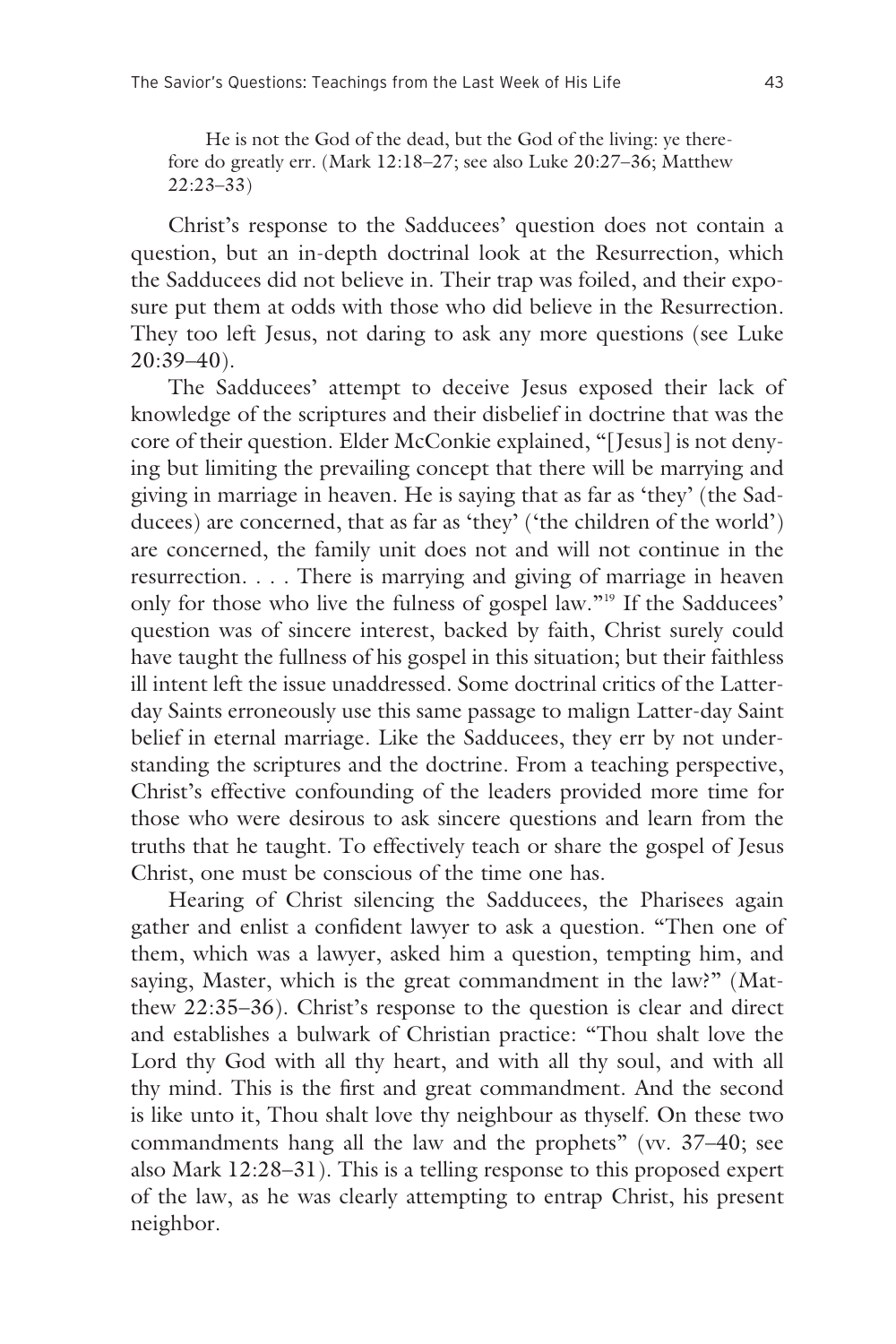The Gospel of Luke records a slight difference in the exchange of questions that leads to the piercing parable of the good Samaritan: "And, behold, a certain lawyer stood up, and tempted him, saying, Master, what shall I do to inherit eternal life? He [Christ] said unto him, What is written in the law? how readest thou? And he answering said, Thou shalt love the Lord thy God with all thy heart, and with all thy soul, and with all thy strength, and with all thy mind; and thy neighbour as thyself. And he said unto him, Thou hast answered right: this do, and thou shalt live. But he, willing to justify himself, said unto Jesus, And who is my neighbour?" (Luke 10:25–29). The lawyer attempts to justify mistreatment of one with whom he is not acquainted.

And Jesus answering said, A certain man went down from Jerusalem to Jericho, and fell among thieves, which stripped him of his raiment, and wounded him, and departed, leaving him half dead.

And by chance there came down a certain priest that way: and when he saw him, he passed by on the other side.

And likewise a Levite, when he was at the place, came and looked on him, and passed by on the other side.

But a certain Samaritan, as he journeyed, came where he was: and when he saw him, he had compassion on him,

And went to him, and bound up his wounds, pouring in oil and wine, and set him on his own beast, and brought him to an inn, and took care of him.

And on the morrow when he departed, he took out two pence, and gave them to the host, and said unto him, Take care of him; and whatsoever thou spendest more, when I come again, I will repay thee.

Which now of these three, thinkest thou, was neighbour unto him that fell among the thieves?

And he said, He that shewed mercy on him. Then said Jesus unto him, Go, and do thou likewise. (Luke 10:30-37)

To patiently teach is to practice the principles taught in this story. "Good Samaritanism is contagious. Providing in the Lord's way humbles the rich, exalts the poor, and sanctifies both. . . . Good Samaritanism starts in the home as parents teach children by example and precept. . . . May we be generous with our time and liberal in our contributions for the care of those who suffer. May we commit to the principles of Good Samaritanism and be ever mindful of the need to '*go, and do thou likewise*.'"20

For many teachers it is difficult to teach the especially needy. Students who dominate classtime or the teacher's attention can be difficult to handle, but the good Samaritan story reminds us all of our obligation to help those in need of our assistance. President Thomas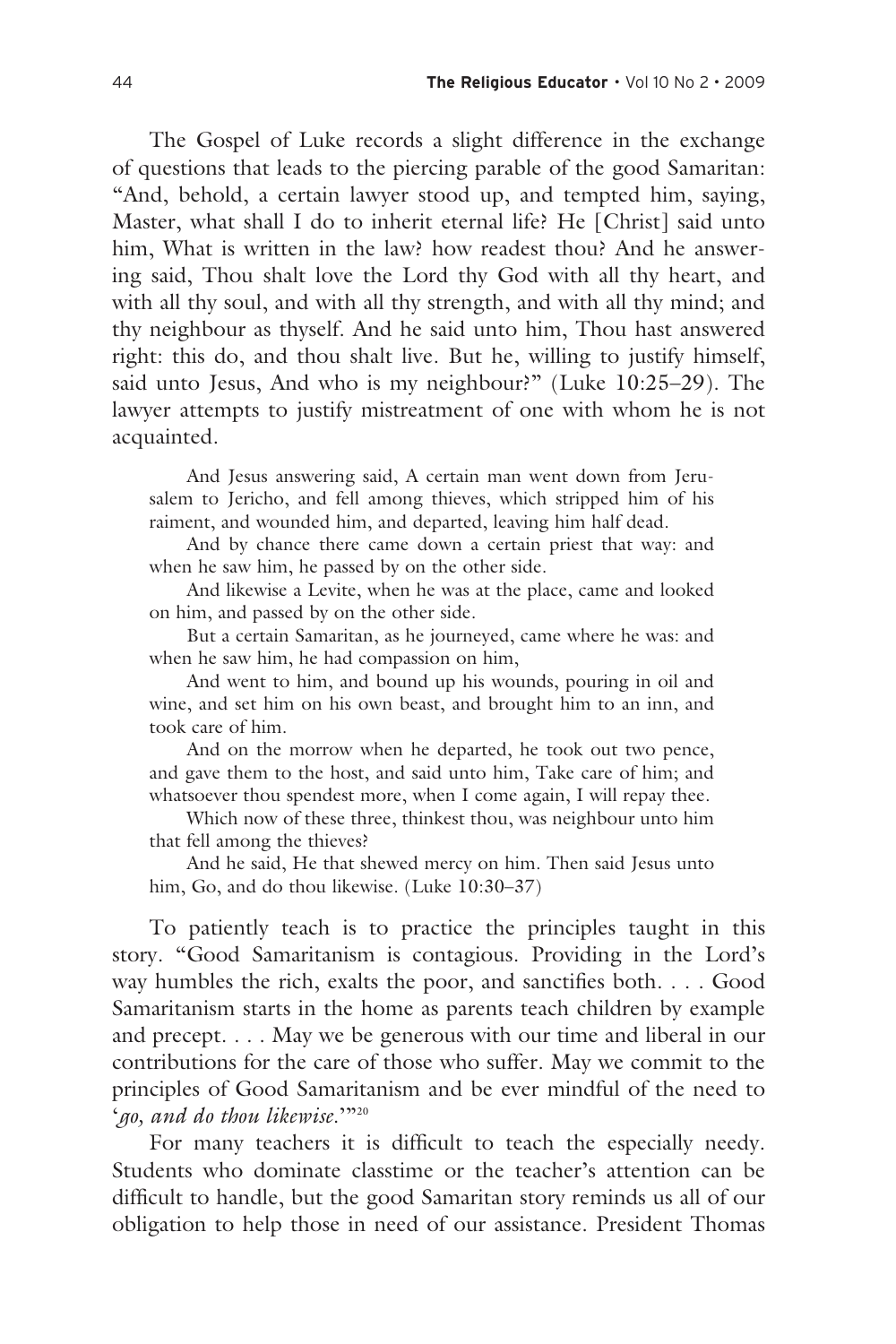S. Monson taught, "We have a responsibility to prove to our Heavenly Father, by the things we do, that we love him. . . . Though we may not necessarily forfeit our lives in service to our God, we can certainly demonstrate our love for him by how well we serve him. . . . Each of us has opportunities for Church assignments. This opportunity of serving in the Church enables us to demonstrate a love of God and a love of our neighbor. . . . There is no finer way to demonstrate love of God than by serving him in the positions to which we may be called."21 We must not only love our neighbor, but be willing to teach them the truths of the gospel as well.

#### **Conclusion**

Gratefully, those in our day called to teach their neighbors the gospel of Jesus Christ have resources available to assist them in their difficult task of preparation. The Church publication *Teaching, No Greater Call* offers helpful suggestions on effectively teaching with questions: "Church-produced lesson manuals suggest many questions that you can use in lessons. Read them carefully to decide which will be most helpful for those you teach. You may also prepare your own questions. As you consider questions to use in a lesson, ask yourself, 'Will they help those I teach understand the main ideas of the lesson? Will these questions help those I teach apply the gospel principles being taught?"<sup>22</sup> Prayerfully preparing lessons, including the preparation of questions and preparing for potential questions from students, facilitates teaching more like Christ. As noted in the beginning of this article, although asking and answering questions in an appropriate and Christlike manner can be a difficult skill to master, it is possible to make a marked improvement no matter how skilled a teacher currently is. As President Packer taught, "The simplest way to learn something is to ask a question about it. Questions and answers are essential to any teaching method."23 Teaching like the Master must include some preparation and consideration of how to ask and answer questions in a Christlike manner. œ

#### **Notes**

<sup>1.</sup> See Jeffrey R. Holland, "Teaching and Learning in the Church," *Liahona*, June 2007, 66–67.

<sup>2.</sup> While much has been said and written pertaining to the last week of the Savior's life, I am aware of only one paper which addressed the questions Jesus asked. See Brian L. Smith, "The Questions Jesus Asked," in *The Eighth Annual*